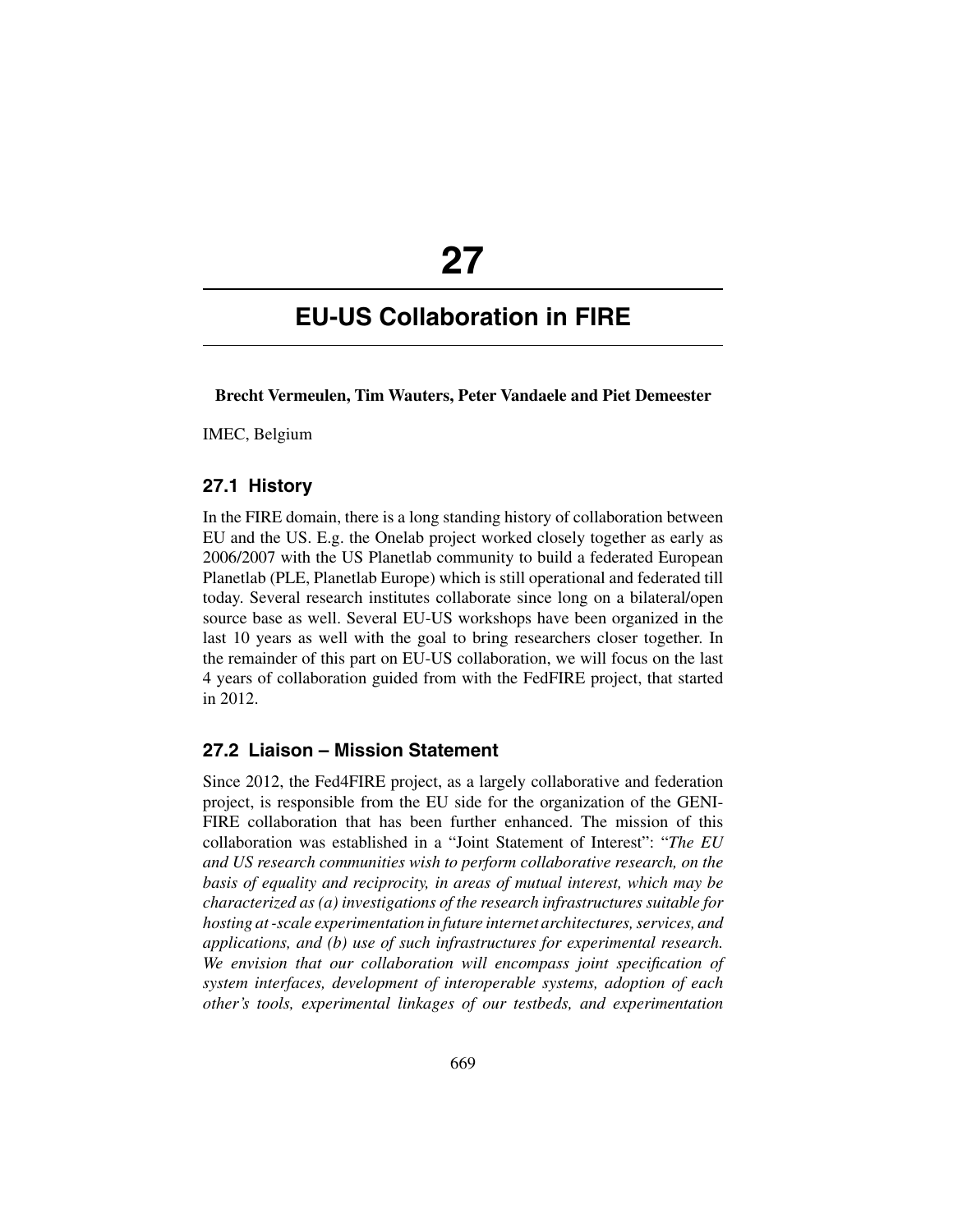#### 670 *EU-US Collaboration in FIRE*

*that spans our infrastructures. We further envision that students and young professors from the US and EU will visit each other and collaborate deeply in these activities, in hopes of sparking friendships and life-long research collaborations between the communities*."

The goal of this liaison was to bring (young) researchers together in workshops and give them the possibility to collaborate by funding travels and visiting stays.

#### **27.3 GENI-FIRE Collaboration Workshops**

On 14 and 15 October 2013, Fed4FIRE hosted a workshop to stimulate collaborations between GENI and FIRE researchers. The workshop took place in Leuven, Belgium, and was attended by 38 participants. Next to members of the organization, each community was represented by a group of 15 carefully selected participants. Invitations were based on relevant expertise. The following topics were discussed: experiments, general aspects (architecture, API's, terminology), resource description, policies, data plane and education. Several concrete opportunities for collaboration were identified and initiated (joint definition of an ontology for resource description, joint specification of a new version of the SFA Aggregate Manager API, etc.). The discussions also allowed the participants to identify specific opportunities for collaborations based on visits of US researchers at specific EU partners (which can be funded by NSF), or by setting up joint experiments remotely.

Jointly with the partners from GENI, Fed4FIRE has organized the second GENI/FIRE Collaboration workshop on 5 and 6 May 2014 in Boston, following the successful workshop that Fed4FIRE hosted in Leuven (Belgium) on 14 and 15 October 2013. 35 top-level experts, equally balanced between EC and US, were invited to this closed workshop. The overall goal of the workshop was twofold: on one hand the goal was to report on actual EU-US collaborations that were initiated at the first workshop in Leuven, and to stimulate and facilitate their continuation. On the other hand, the workshop also scheduled some time to discuss new topics which have not been touched before, but which are believed to have great potential for seeding additional collaborations between the communities at each side of theAtlantic. These topics included wireless networking, software-defined networks, instrumentation and measurement, control and operability and experimenter support. Through joint funding mechanisms between Fed4FIRE and US (SAVI grants), up to nine travels have been organized for meetings for GENI/FIRE collaboration.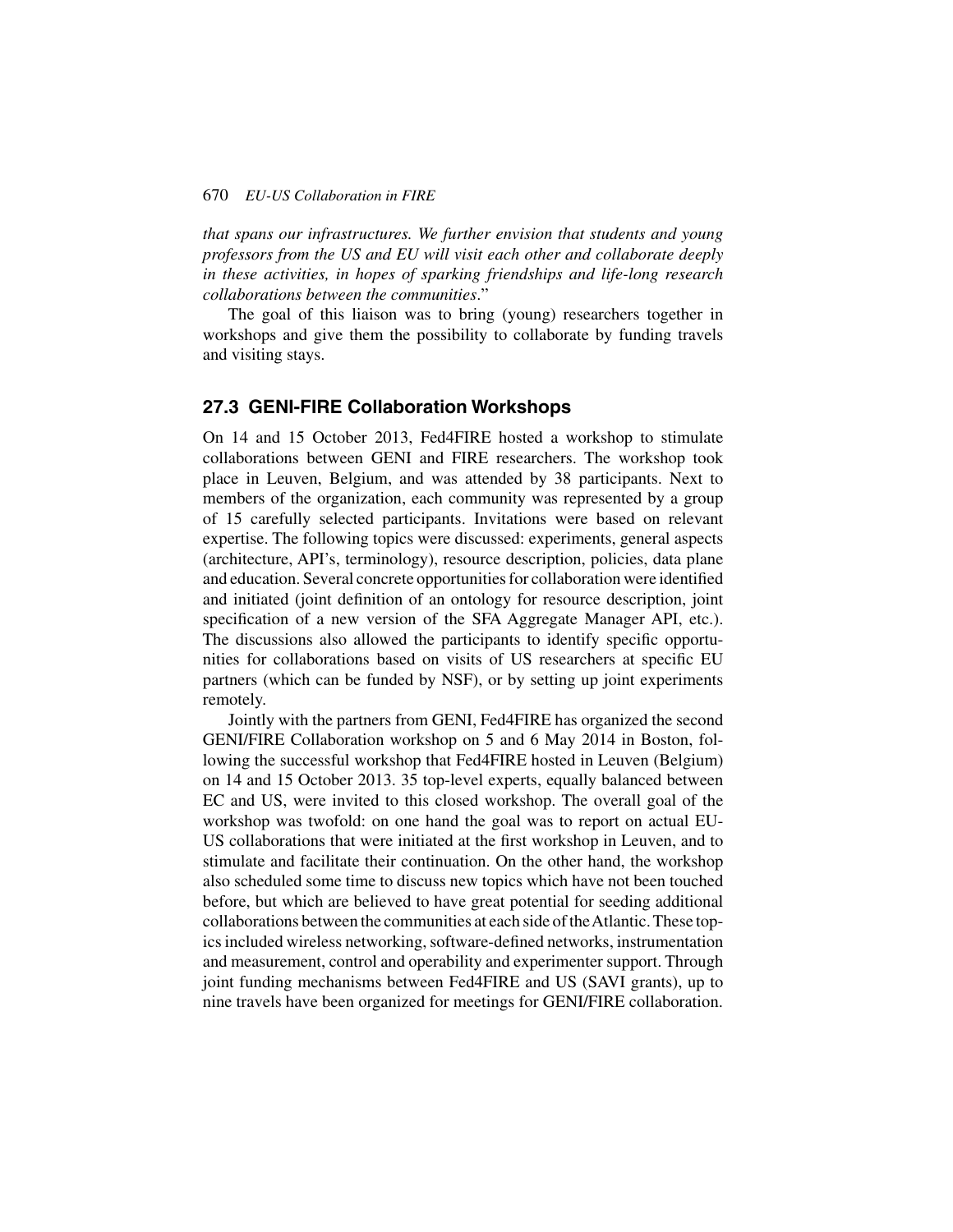After previous workshops in Leuven and Boston, Fed4FIRE organized a third GENI-FIRE collaboration workshop in Paris, hosted by UPMC, on November 20–21, 2014. The meeting was attended by 44 invited experts from EU and US. The participants engaged in a lively discussion on the future of Internet-wide testbed federations. The workshop's agenda was structured into five sessions. A first general session provided the highlights of ongoing funded collaborations and future plans. The following sessions focused on specific topics, such as Wireless testbeds (both in FIRE and GENI, dealing with LTE and WIFI technologies), Ontologies (lessons learned from Exo-GENI and CREW, accomplishments in jFed and Open Multinet), Federation aspects (including interconnectivity, policies and common federation APIs) and Clouds (ongoing initiatives, common cloud APIs, tools and resource representations).

The fourth workshop organized by GENI and Fed4FIRE took place in Washington on September 17–18, 2015. It was attended by 35 invited experts from EU and US that discussed in six sessions on the following topics: a general session on reporting, demonstrations and discussion on funded travels for collobaration. A second session discussed Cloud topics, followed by a session on wireless and one on ontologies. The fifth session was on federation (global federation, policies, SDX, connectivity), while the final session was on monitoring.

For the next workshop, organized in Brussels (18–20 April 2016) just before the Net Futures 2016 event, it was decided to extend the workshop also to partners from Brazil and Japan, besides EU and US. This GEFI workshop ("Global Experimentation for the Future Internet") had 11 US participants, 5 Brazilian participants, 3 Japanese and 12 EU participants and organizers. Six sessions were organized on the following topics: overview by the funding organisations on the goals of the workshops, Federation/software defined infrastructure and connectivity, cloud and big data, wireless/cognitive radio and convergence, 5G/NFV and SDN and a last session on the Internet of Things (IoT). On April 20th, there was also a session organized in the Net Futures conference with speakers of the 4 countries/continents. Each session was chaired by two people from a different country/continent.

#### **27.4 FIRE-GENI Summer Schools (FGRE)**

Besides the above mentioned workshops, till now also three summer schools were co-organized between GENI and Fed4FIRE with the goal to bring tutors and students from EU and US together and let them collaborate.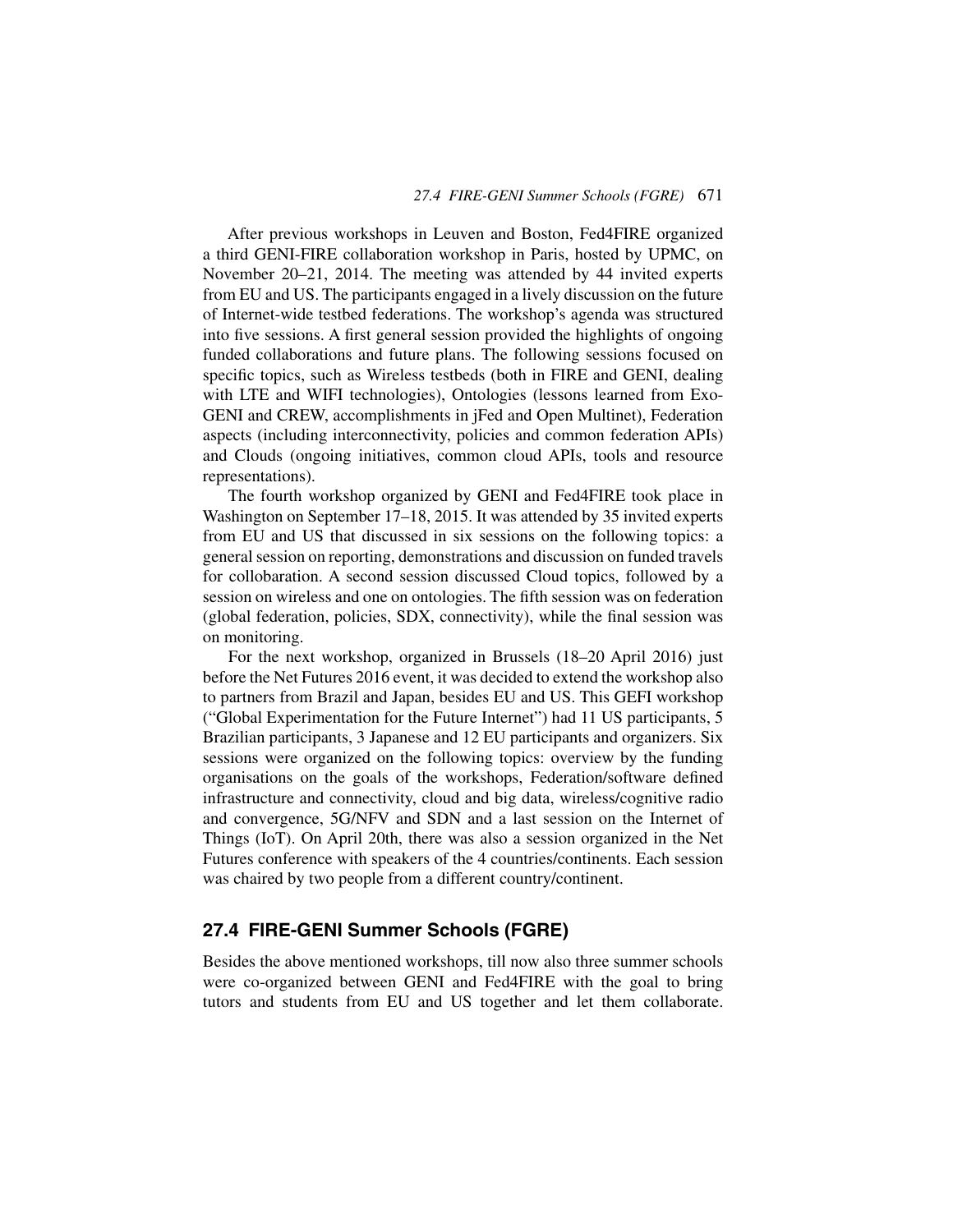#### 672 *EU-US Collaboration in FIRE*

GENI pays travel funding for the US students and tutors. Fed4FIRE foresees travel funding only for Fed4FIRE students and tutors.

The 1st Fed4FIRE-GENI Research Experiment Summit (FGRE 2014) event has been held in Ghent, Belgium on July 7–11, 2014. It consisted of keynote speeches, presentations on experiences, tutorials, hands-on experiments and team projects. The summit provided participants with opportunities to learn and use the various resources and tools available in the shared Fed4FIRE and GENI experimentation environments.

More than 50 applicants and tutors, including undergraduate and graduate students, faculty member at different-level colleges and researchers from industry (both SME and large companies) have participated at the event and collaborated in a lively atmosphere. The scheme below (of the 2016 summer school) shows that the summer school starts with 2.5 days of tutorials followed by 2.5 days of team projects where about 20 students work really together on small projects they define themselves.

In July 2015, the 2nd FGRE summer school was organised with 37 participants from EU, US and South-Korea, and 14 tutors from EU, US and South-Korea. 14 students took part in the project teams.

In July 2016, the 3rd FGRE summer school was organised in Gent with 35 participants from EU and US, and again 14 tutors from EU and US. Interesting to know is that only one participant came from a Fed4FIRE partner while the others were from US (10) and from other companies and institutes not taking part in Fed4FIRE. For this summer school we also organised the

|                                         | Monday                                                                | Tuesday                             |                               |                                            | Wednesdav           |                      | Thursday        | Friday                               |
|-----------------------------------------|-----------------------------------------------------------------------|-------------------------------------|-------------------------------|--------------------------------------------|---------------------|----------------------|-----------------|--------------------------------------|
| <b>Block I</b><br>$(8:30 -$<br>10)      | Welcome<br>Intro to<br>Fed4FIRE<br>Intro To GENI                      | <b>Bigdata</b><br>introduction      |                               | Wireless/sen<br>sor<br>introduction        | <b>LTE GENI</b>     | Openflow<br>ovs      | Team<br>Project | <b>Team Project</b>                  |
| <b>Block II</b><br>$(10:30 -$<br>12:30) | Getting started<br>tutorial<br>(Lab zero)                             | Hadoop                              |                               | Wireless +<br>robots                       | <b>LTE FLEX</b>     | Openflow<br>hardware | Team<br>Project | <b>Team Project</b><br>presentations |
| Block<br>Ш<br>$(1:30 -$<br>3:30)        | More<br>advanced<br>tutorial<br>(Lab one)<br>Openflow<br>introduction | Spark                               | Smart<br>city                 | Cloudlab                                   | Phantomnet          | Team<br>Project      | Team<br>Project |                                      |
| Block<br>iV<br>$(4-5.30)$               | Emulation.<br>scaling up.<br>stitching                                | <b>Strea</b><br>m<br>proce<br>ssing | $I \circ T$<br><b>Sensors</b> | Automate<br>$-$ genilib<br>ansible<br>chef | <b>Team Project</b> |                      | Team<br>Project |                                      |
| Evening                                 | Social event (19:00)                                                  |                                     |                               |                                            |                     |                      |                 |                                      |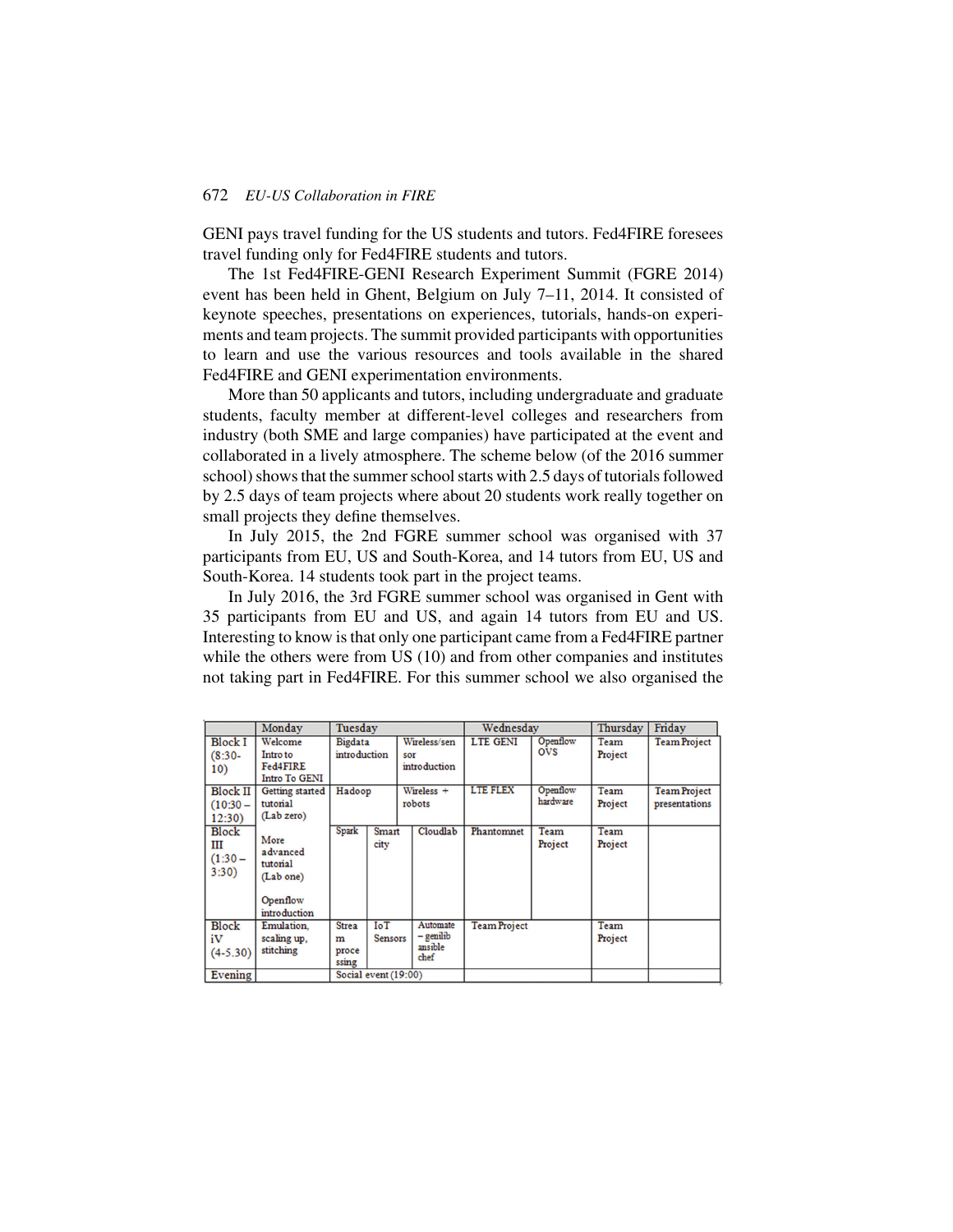

tutorials in tracks of a single day or half day on the following topics: big data, Wireless/IoT/SmartCity, Cloud, LTE and Openflow, each with two or more tutorials on the same subject.

All the tutorials of the summer schools are available at http://doc.ilabt. iminds.be/fgre/

## **27.5 Dissemination at the Geni Engineering Conferences (GEC)**

Most of the collaboration results were shown at Geni Engineering Conferences organized three times a year, both at demo nights or in particular discussion or tutorial sessions where we could give tutorials with EU developed tools (e.g. jFed).

In particular at GEC22 in Washington, April 2015, a team that started working together in the FIRE-GENI Summer school of 2014, won the best demo award with the work they started in 2014. At the same GEC, a joint EU-US plenary demo was demonstrated as well. On exactly the same moment, the same demo was shown at the Net Futures 2015 conference as well.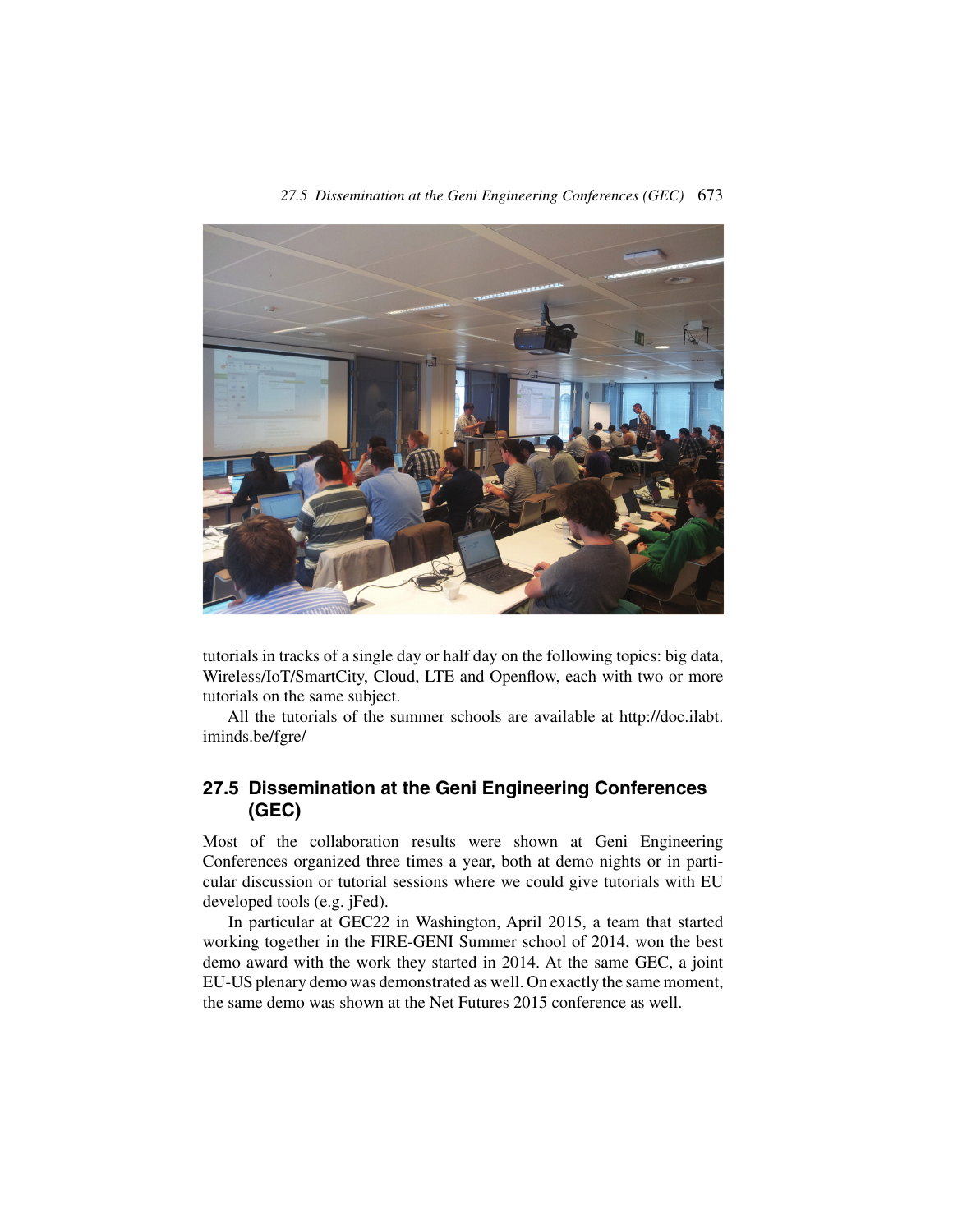#### **27.6 Standardization**

The relevant APIs that have been defined, implemented and used in both GENI and Fed4FIRE (and beyond) for allocating and provisioning resources on testbeds are:

- The AM (Aggregate Manager) API, currently at version 3. This API was mainly defined by GENI with some input from others.
- The SA (Slice Authority) and MA (Member Authority) API, currently at version 2. These APIs were defined together by US GENI, EU Fed4FIRE and some non-Fed4FIRE EU partners.

These APIs have now been moved to Github (https://github.com/openmultinet ) where everyone can contribute through issue creation/pull requests. A compiled version of the API documentation can be found at https://fed4firetestbeds.ilabt.iminds.be/asciidoc/federation-am-api.html

In GENI, a reference implementation was created for these APIs (both client and server side), that can be found at https://github.com/GENI-NSF. In Fed4FIRE, a full test and monitoring framework was developed to test the compliance to these APIs. jFed (http://jfed.iminds.be) is used as test and experimenter interface, while the Fed4FIRE monitoring is done for Fed4FIRE testbeds (https://flsmonitor.fed4ifre.eu) and non-Fed4FIRE testbeds (GENI, South-Korea, Japan, Cloudlab, . . . ): https://flsmonitor.fed4fire. eu/fls.html?testbedcategory=international federation&hideinternalstatus&sh owlogintests

#### **27.7 Some Technical Highlights from the EU-US Collaboration**

During the intense collaboration of GENI and Fed4FIRE, the following technical highlights were reached amongst others:

- Agreement on APIs for AM API, MA, API, SA API needed for secure testbed access in a uniform way.
- Development of reference tools and frameworks for these APIs.
- Development of compliance testing and monitoring tools for these APIs.
- A way for provisioning end-to-end layer 2 connectivity through VLAN stitching (also between US and EU and beyond).
- Exchange of hands-on tutorials for the testbeds between EU and US: without any change, EU or US students can use tutorials to learn specific things.